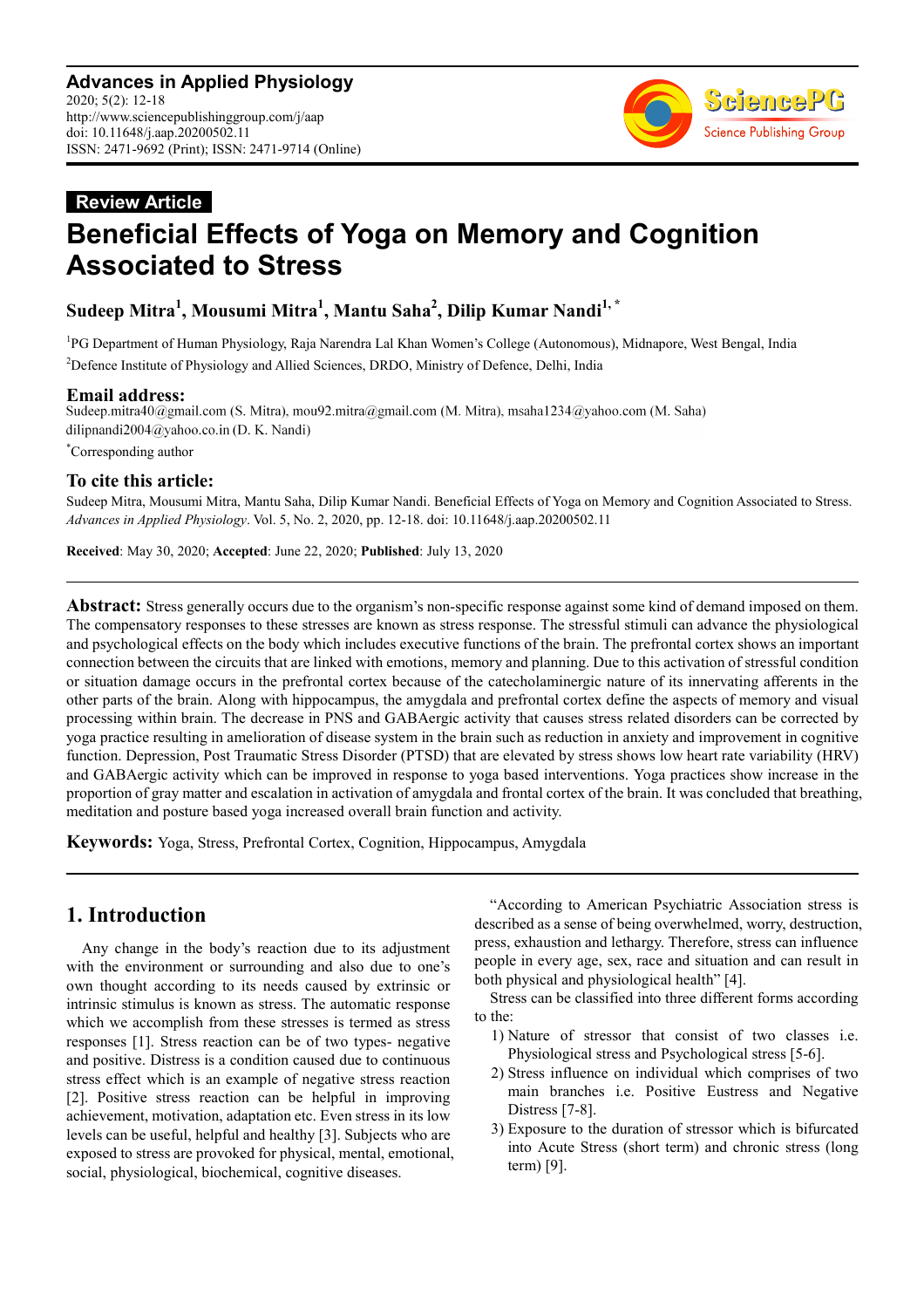Physiological stress symptoms include disrupted digestion including diarrhea, constipation and nausea, chest pain and rapid heartbeat, insomnia, low energy, headaches and twitching or shaking.

Psychological stress comprises of cognitive symptoms such as impaired concentration, trouble remembering homework, chronic worrying, reduced judgement, impaired speech and unwanted thoughts. It also includes depression and anxiety, anger, irritability or restlessness, making of bad decision. Psychological stress also comprises emotional symptoms such as impatience, feeling of sadness, restlessness, irritability and loss of interest.

Positive stress reaction can be helpful in improving achievement, motivation, adaptation etc. Distress is a condition caused due to continuous stress effect which is an example of negative stress reaction. Eustress further shows the following characteristics within an individual. It motivates  $\&$ focus energy, feels excitement, improves performance, positive feeling of contentment etc.

Acute stress disorders may include flashbacks, nightmares or intrusive memories, avoidance of reminders of the event, difficulty remembering it, dissociation, an inability to experience positive emotions, anxiety, sleep disturbances, irritability and difficult concentrating.

Chronic stress disorders sign and symptoms can include: irritability, fatigue, headaches, difficulty sleeping and concentration, changes in appetite, rapid disorganized thoughts etc.

Now the different approaches to study stress includes three impactful approaches which include response based, stimulus based and cognitive transactional based process perspectives. Living begins ability to response stress according to the demands of the surrounding environment is generally response based perspective. This pattern of stress in case of both animals and humans shows a three stage pattern. This pattern is known is General Adaptation Syndrome (GAS). It shows alarm reaction i.e. fight and flight response, resistance stage i.e. bearing chronic stress and active use of body resources and last one is exhaustion stage i.e. damage of tissues and diseases tends to occur. Hans Selye is referred as the representative of this approach [10-11].

Secondly the stimulus based approach is determined from the studies of Holmes and Rahe [12]. It depends on the amount and severity of the stressors and evaluate their power to deplete individuals, it has been revealed that the average amount of needed effort to overcome some event might be a suitable index of its severity [13-14].

Cognitive transactional based process perspective tends to show a relationship between individual and surrounding environment. Here the individuals tend to show his/her demands from the surrounding environment and obtain all benefits and resources from it. Thus, it leads to destruction of the surrounding environment and threating of their own life for future perspective [15].

Now, a complementary and alternative medicine therapy which is widely used to manage illness is yoga. In MBSR (Mindfulness Based Stress Reduction Program) yoga acts as its main component which includes breathing techniques, physical postures and meditations. These results were used to get fruitful result in elimination of stress and its negative effects. To maintain a good coordination between mind and all aspects of body yoga plays a dominant role in this stressful condition. Therefore, there are several studies or experiments that shows the positive effects of yoga on stress causing disorders.

The present study aims at to determine the various aspects of stress on brain effecting memory and cognition with the positive effects of yoga on it.

## **2. Effects of Stress on Brain**

Autonomic nervous system plays a pivotal role in the maintenance of stress for living beings to adapt within the surrounding environment, sympathetic nervous system activates or regulates many physiological functions within the body [16]. The intensively regulated pathway of stress response is done by hypothalamus as it secretes corticotrophin releasing hormone to stimulate pituitary gland which ejects adrenocorticotropic hormone to blood stream which in turn maintains the intensively regulated stress response [17]. This in turn imparts the adrenal to release cortisol (glucocorticoid) and hence a negative feedback loop occurs on the Hypothalamus Pituitary adrenal axis (HPA). Corticotrophin hormone acts centrally to mediate fear related behaviors [18] and triggers other neurochemical responses to stress such as the noradrenergic system via the brain locus coeruleus [19].

#### *2.1. Stress in Relation to Memory*

The effect of stress causes the alteration within the hippocampus, which function as an important role in determination of memory. As a result, alteration in the hippocampus structure tends to be paired with deficits in the memory function [20-21]. It is caused due to a certain rise in the level of glucocorticoid and glutamate, with the depletion in the levels of brain derived nerve growth factor and inhibition of neurogenesis [22-25]. It has been seen through various studies that changes in hippocampus i.e. structural and functional changes do occur due to stress [26]. These structural changes include atrophy and neurogenesis disorders along with decreasing of dendritic branches due to increase in levels of plasma cortisol [27-28]. Analysis from hippocampus dependent loading data shows the negative effects of stress on learning. The subjects don't tend to be adapted to a new environment after being exposed to it [29]. An important process i.e. long term potentiation in memory formation is altered due to adrenal steroids [30]. Prefrontal Cortex (PFC) which regulates planning, attention, problem solving tends to be destructed primarily due to stress response. The hippocampus, pre frontal cortex and amygdala are important parts of brain that define the aspects of memory and visual processing in brain.

Traumatic stress leads to mental disorders i.e. POST TRAUMATIC STRESS DISORDER (PTSD). In this case the amygdala helps to show fear response [31-32] and due to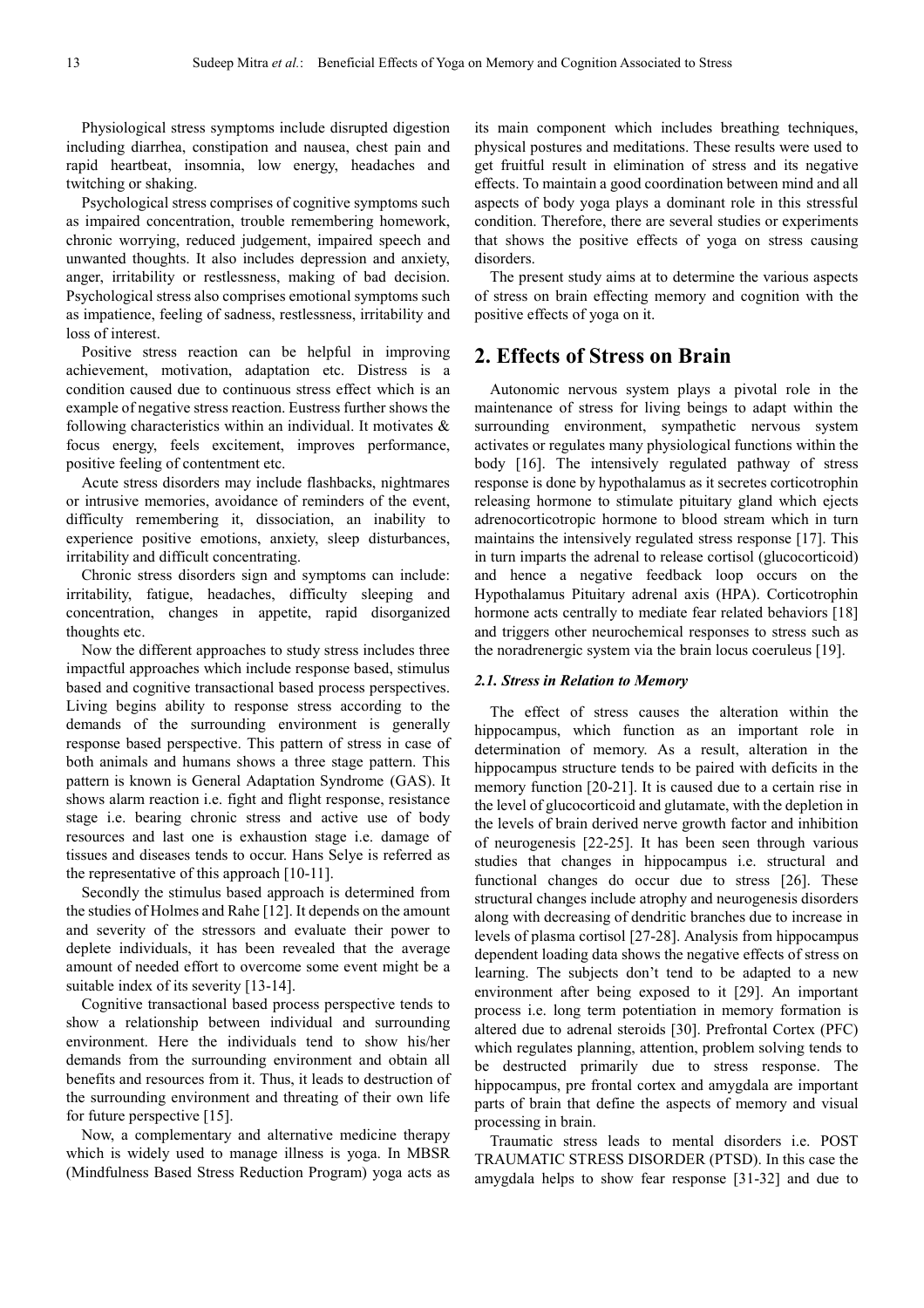increase in stress response dendritic arborization occurs within it [33-34]. Lesions in the medial prefrontal dopaminergic system shows no ejection of peripheral cortisol due to stress along with failure to elevate sympathetic response to stress [35-36]. Thus, dysfunction of normal emotion and an inability to relate in social situation occur. Dendritic branching in prefrontal dopaminergic system reduces due to stress and also has inhibitory inputs.

#### *2.2. Stress in Relation to Cognitive Impairment*

The perception, interpretation and reception of perceived stimuli which helps in attention, learning, decision making is known to be cognition. Reduction in cognition takes place due to the effects of stress, which may increase again due to the changes in behavioral process leading to decrease in stress [37]. There is a complicated relationship impact of stress on memories which depends on the amount or duration of stress and the relevance of stressful event to be formed memories. The acute stress helps in the formation of those memories which doesn't involve working memories such as ongoing memories and procedural knowledge [38-39].

As it has been previously determined that glucocorticosteriods are released due to activation of stress, and now as it buck lipophilic properties it can easily diffuse through the blood brain barrier and may show effects on processing and cognition [40]. Chronic stress can cause further severe complications such as pathophysiological changes occur within the brain and so causes changes in behavioral, cognitive, mood disorders [41].

In case of biochemical estimations, increase in the level of IL-6 and plasma cortisol occurs and decrease in the level of cyclic adenosine monophosphate (C-amp) responsive elements binding protein and brain derived neurotrophic factor is found [42]. This biochemical outcome is seen in people who tend to be affected with stress. Another important relationship between stress and mood based cognitive disorders is that both can be estimated from increased level of interleukins and TNF- $α$  [43].

Further acute effects of stress are induced in a short term manner due to the beta adrenergic effects whereas chronic effects which occur for long terms due to changes in gene expression mediated by steroids i.e. adrenal steroids [44]. These steroids can lead to destruction of neurons. Hippocampus related cognition disorders like decrease in genesis of neurons in the dentate gyrus area of hippocampus region occurs due to stress action [45].

At the time of stress, the most vital region within the brain is hippocampus because cognitive processes like last memories can have severe effects on facilitation, inhibition and even generating distinct response to stress. Damage and atrophy occurs in the hippocampus due to stress [46]. As previously stated prefrontal cortex activities are destructed generally temporarily due to stress action. [47]. Locus coerules, is a key player for the production of norepinephrine neurotransmitter within pons. During fight or flight response, norepinephrine helps in messaging in SNS (Sympathetic Nervous System). The SNS provide neural extension to all parts of the brain and

spinal cord [48]. Within pons, raphe nucleus undergoes the transmission of serotonin neurotransmitter. When stress is combined with depression or anxiety then the mood is regulated by this neurotransmitter [49].

Alternative effects of stress on neural activity and spines within the amygdala and hippocampus have been frequently observed. It leads to cognitive changes. In the hippocampus region and BLA (Basolateral Amygdala) it has been noticed due to stress glutamergic signaling occurs. Due to this increase in amygdala activity which takes place in BLA [50], leads to expression of Brain-derived neurtotrophic factor (BDNF) along with dendritic outgrowth and spine density increases [51] whereas in case of hippocampus BDNF expression decreases along with the hippocampal pyramidal cells receiving aversive sensory information from the entorhinal cortex are also inhibited due to cholinergic input mediated activation of CA1 dendrite targeting interneurons in fear of learning [52]. Stress causes the loss of spines and debranching of dendrites within the medial prefrontal cortex neurons. Chronic stress especially on the distal apical dendritic branches occurs due to the loss of axo-spinous synapses which tends to be over 30%. Treatment with corticosterone for 3weeks has shown reversal of dendrites in the medial prefrontal cortex. Substance P, which is an 11amino acid member of the tachykinin family binds to the receptor of neurokinin-1 during stress and thus produces anxiogenic effects [53-54].

Both, the memory formation and upgradation are damaged due to stress and thus it is the central action of stress on cognition. This is mainly in terms of contextual unrelated memories and complex decision making activities. Higher cognitive processes are likely to become impaired due to stress like goal directed behavior, self-control and working memory. Attention, attention shifting and top down control are some of the appropriate sequences of action for goal directed behavior. It is a process which upholds the important information in mind as in working memory. Stress impairs medial prefrontal cortex dependent cognition with the degree of impairment being correlated to the extent of dendritic shrinkage.

Peptide hormone named ghrelin which is produced by stomach is a stress mediator. After post translational acylation, ghrelin can pass through the blood brain barrier and binds to growth hormone secretagogue 1a in the BLA thereby enhancing fear learning, independent of HPA activation. Neurogenesis is enhanced by ghrelin whereas spatial learning and memory is impaired which is seen in adult mice. Early life stresses can lead to the development of IMD (Irritable bowel syndrome) within a person which is a chronic function disorder [55-57].

## **3. Ameliorative Effects of Yoga on Stress**

#### *3.1. Neurophysiological Effects of Yoga Breathing*

Neurophysiological model to analyze the positive effects of yoga breathing was described by Brown and Gerbarg. In this model, Brown and Gerbarg showed or demonstrated that stretch receptors which are present in the alveoli as well as in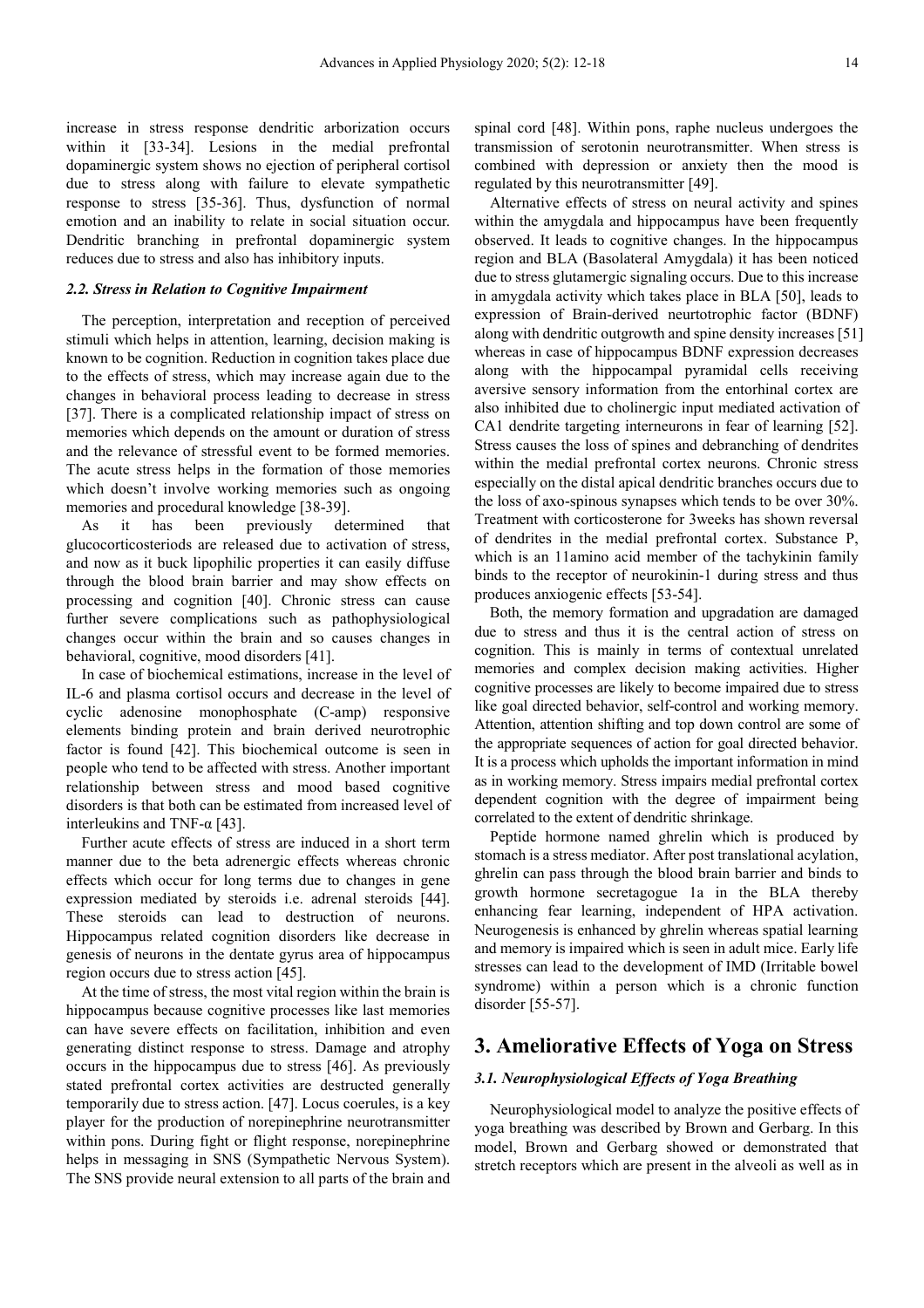the baroreceptors, chemoreceptors and sensors tend to pass relevant information through vagal afferents and brainstem relay stations by the use of respiratory structures. The information which is carried by them is about the state, functioning and activity of respiratory system to the other Central Nervous System (CNS) structure. This leads to the influence of perception, cognition, emotion regulation, somatic expression and behavior. Therefore, this model determines the changes in rate, depth or pattern of breathing information collected through the signals of vagal afferents. These changes gain the highest priority and have rapid widespread effects on brain function [58-60]. Coherent breathing and resonant breathing using a fixed rate of three and a half of six breadths per minute, increases Peripheral Nervous System (PNS) and Heart Rate Variability (HRV) activity. A form of resistance breathing which is Ujjayi (ocean breadth) increases PNS activity. There has been evident research on the increase vagal tone and physiologic relaxation while chanting "OM" which involves slow breathing and airway resistance [61]. These techniques decrease abnormalities in the Autonomic Nervous System (ANS) providing mood improvement, decreased anxiety and improved health. This voluntarily controlled breathing patterns can affect the ANS.

The biological markers of stress are cortisol and brain GABA [62-63]. The level of these markers tend to alter accordingly due to stress i.e. depression and PTSD indicates increased HPA axis activity. This occurs due to increase amount of corticotrophin releasing factor and cortisol [64]. Decrease in the amount of GABA system also occurs due to these disorders. Increase in the amount of cortisol have been reported after interventions using yoga practices. Yoga practices reduces the stress induced allostatic load in GABAergic system and HPA axis [65]. Participants who are experienced in Transcendental Meditation (TM) for 3-5 years had significantly greater decrease in cortisol level than those with 3-4 months of TM experience [66]. From mild depressive symptoms to major depressive disorder, yoga based interventions are effective in treating them. This yoga based interventions includes Sudarshan Kriya Yoga, Iyengar Yoga and Resonance breathing.

The correction of abnormalities related to ANS and Gamma-Aminobutyric acid (GABA) also decreases PTSD symptoms. A network that tend to decrease symptoms by the yoga based practices comprises of interaction of the Prefrontal Cortex (PFC), hippocampus and amygdala which is associated with inputs from ANS and GABA system. Decrease in PFC activation and increase in amygdala activation occurs with failure of PFC to inhibit the amygdala has been seen in response to stressful tests [67]. In response to emotionally laden cues, PFC activity decreases in PTSD subjects, a group known to have reduced PNS activity, as opposed to the increased PFC activation seen in subjects with high PNS activity [68].

The PFC exerts tonic inhibitory control over the amygdala via GABAergic projections. PFC tends to become hypoactive due to conditions such as uncertainty and threat. As a result, over activity of amygdala doesn't occurs with emergence of PTSD symptoms such as hypoarousal and re-expressing. This could represent a neural correlation of the failure of extinction of fear reaction over time as seen in PTSD [69]. PFC activation associated with increased PNS activity could improve inhibitory control over the amygdala via PFC GABA projections, decreasing amygdala over activity and reducing PTSD symptoms.

The Central Extended Amygdala (CEA) receives inhibitory GABAergic projections through the insular cortex. The GABAergic neurons from the CEA projects to the Para branchial Nucleus (PBN) and Dorsal Vagal Complex [70]. In between the temporal and frontal lobes of sylvian fissure the insular cortex is located. The environment and interoceptive information in the form of sensory information are conveyed by the PNS via the Nucleus tractus solitaries (NTS) to the insular cortex, where according to Craig's neuroanatomical theory, a map of the internal state of the body is maintained [71]. For energy mobilization activation of amygdala is necessary, whereas over activation of the amygdala reflects allostatic load associated with the hypervigilant condition (excess arousal) in PTSD [72]. Restoration of strong tonic GABAergic inhibition of the amygdala would result in decreased output from the CEA to the hypothalamus and brainstem nuclei, reducing symptoms of hyperarousal, over reactivity, and re-experiencing in PTSD [73]. Psychological states such as anxiety, depression, and PTSD, associated with PFC hypoactivity and lack of inhibitory control, are characterized by poor habituation to novel neutral stimuli, pre-attentive bias for threat information, deficits in working memory and executive function, and poor affective information processing and regulation [74]. The presence of GABAneurons in the thalamus, insular cortex, amygdala, and hippocampus as well as GABA projections from both the insular cortex and the PFC to the amygdala completes the pathways that would constitute an anatomical substrate for the effects of ANS balance and imbalance on emotion regulation and cognitive function.

#### *3.2. Structural & Behavioral Changes on Memory*

Evidence of amygdala with decreased cerebral blood flow and frontal lobes with increased activation have been noticed in those subjects who practiced Iyengar yoga for a period of 12weeks (60min daily) [75]. Research findings shows that after 1training session of Hatha yoga in practitioners, there is a less activation of dorsolateral prefrontal cortex while viewing negative emotional images and distractors, greater stroop task response in the ventrolateral prefrontal cortex with yoga practitioners when presented with emotionally negative disorder images [76]. Also practitioners who received various yogasanas and pranayamas training for 1hr/day, 5days/week for 3 months showed an increase in hippocampal volume [77]. Greater amount of white matter connectivity within the insular cortex is seen in those practitioners for varying types of yoga indicates greater pain tolerance [78].

Uninostril and alternate nostril yoga breathing shows higher scores on a letter cancellation task after alternate and right nostril yoga breathing. It also shows increase in spatial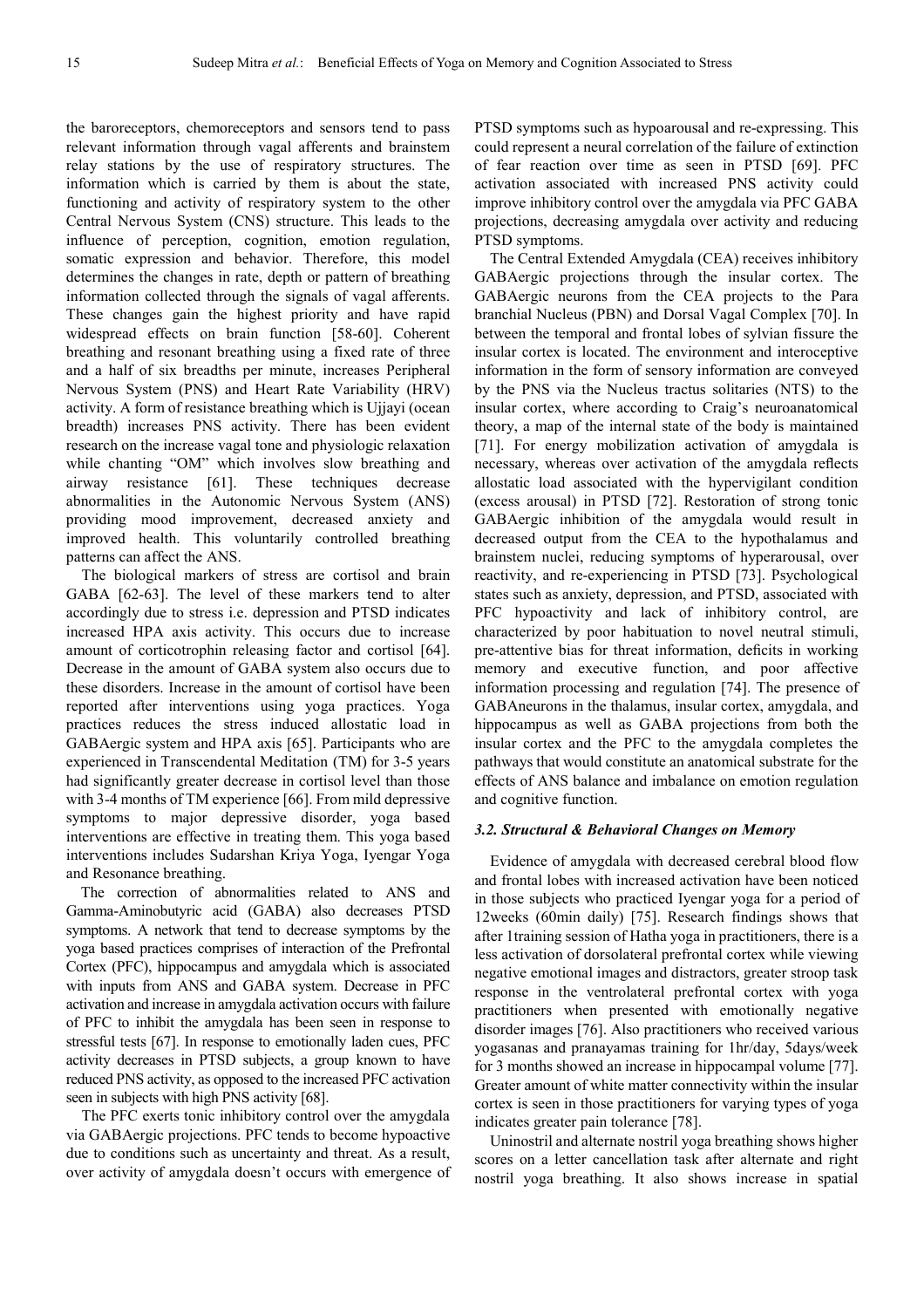memory scores in left nostril breathing [79-80]. Increase in verbal task performance is seen in unilateral forced nostril breathing practitioners [81].

## **4. Conclusion**

Stress can be of various forms depending on its nature, influence and duration. Most forms of stress are usually harmful for human beings as they lead to various forms of diseases. Yoga plays a pivotal role in the management of stress within the brain. Hypothalamus controls the entire pathway for stress response. Now, due to the effect of stress alteration do occur within the hippocampus which includes atrophy, neurogenesis and decrease in dendritic branches. Along with hippocampus, the amygdala and prefrontal cortex define the aspects of memory and visual processing within brain. Both of this are inversely proportional to each other with the exposure of stress. In the hippocampus region and BLA (Basolateral Amygdala) it has been noticed due to stress glutamergic signaling occurs. Due to this increase in amygdala activity which takes place in BLA, leads to expression of Brain-derived neurtotrophic factor (BDNF) along with dendritic outgrowth and spine density increases whereas in case of hippocampus BDNF expression decreases along with the hippocampal pyramidal cells receiving aversive sensory information from the entorhinal cortex are also inhibited due to cholinergic input mediated activation of CA1 dendrite targeting interneurons in fear of learning.

This present review also highlights on the stressful condition in today's modern and advancing world and its management by practicing yoga. Yoga has a promising effect on brain complications related to memory and cognition. It comprises of the interaction of the prefrontal cortex, hippocampus and amygdala which is associated with the inputs from ANS and GABA system. Various forms of breathing practices increase PNS activity and improves deformities in the ANS. Yoga practices reduces the stress induced allostatic load in GABAergic system and HPA axis. Direct and indirect effects on the autonomic nervous system and GABA system can be understood through the ameliorative effects of yoga on stress. There are evidences, that increase in PNS and GABA activity is due to the interventions of Vagus Nerve Stimulation (VNS) and yoga. This may be effective in treatment resistant subjects who failed to respond to pharmacologic agents that increase activity in the GABA system. Further, it has also been seen from various studies that different forms of yoga practices could be helpful in the structural activation of brain along with its cognitive function that helps the individual in performing better task as well as increasing and improving their memory. Therefore, it can be concluded from the above study that yoga plays a pivotal role in the improvement of brain physiology affected due to stress interventions.

## **Funding**

For this review no funding is provided by any agency.

### **Competing Interest**

There is no competing interest to be declared.

## **Declarations of Interest**

None.

## **Acknowledgements**

The authors are very much thankful & grateful to the scientists of Life Sciences Research Board (LSRB), Defence Research & Development Organization (DRDO) & Defence Institute of Physiology & Allied Sciences (DIPAS) for their continuous suggestion & guidance throughout the review study.

## **References**

- [1] Habib Yaribeygi, Yunes Panahi, Hedayat Sahraei, Thomas P. Johnston, m Amirhossein Sahebkar. The Impact of stress on body function: A Review; 2017.
- [2] Clinic, C. (2015, February 5). Stress. Retrieved from Cleveland Clinic: https://my.clevelandclinic.org/health/articles/stress.
- [3] Tucker J, Sinclair R, Mohr C, Adler A, Thomas J, Salvi A. A temporal investigation of the direct, interactive, and reverse relations between demand and control and affective strain, Work & Stress. 2008; 22: 81-95.
- [4] American Psychiatric Association. Diagnostic and statistical manual of mental disorders (5th Ed.). Washington, DC, USA: American Psychological Association; 2014.
- [5] Daly A, Walsh D, Moran R. HRB Statistics Series 4. Activities of Irish Psychiatric Units and Hospitals 2006. Dublin, Ireland: Health Research Board; 2012.
- [6] Keil RMK. Coping and Stress: A Conceptual Analysis. Journal of Advanced Nursing. 2004; 45 (6): 659–665.
- [7] Stericker S, Show A. The use of treatment facing common mental health problems through stepped care: themed learning from a review of test sites in eth North East, Yorkshire and Humber region. UK: CSIP; 2013. 27.
- [8] Selye H. Stress without distress. Philadelphia, PH, USA: J. B. Lippincott Company; 1974. p. 171
- [9] Davidson KW, Mostofsky E, Whang W. Don't worry, by happy: Positive affect and reduced 10-year incident coronary heart disease. The Canadian Nova Scotia Health Survey. European Heart Journal. 2010; 31: 1065-1070.
- [10] Halbern H, Gallagher M, Kenny, D. Stress assessment and development of a primary care of psychology service. New Psychologists, 2014; 23 (6): 170-8. 30.
- [11] Schwarzer R, Schulz U. Stressful life events. In: Weiner IB, Editor. Handbook of psychology (Vol. 9). New Jersey, NJ, USA: John Wiley & Sons, Inc; 2003.
- [12] Holmes, TH, Rahe RH. The social adjustment rating scale. Journal of Psychometric Research. 1967; 11: 213-8.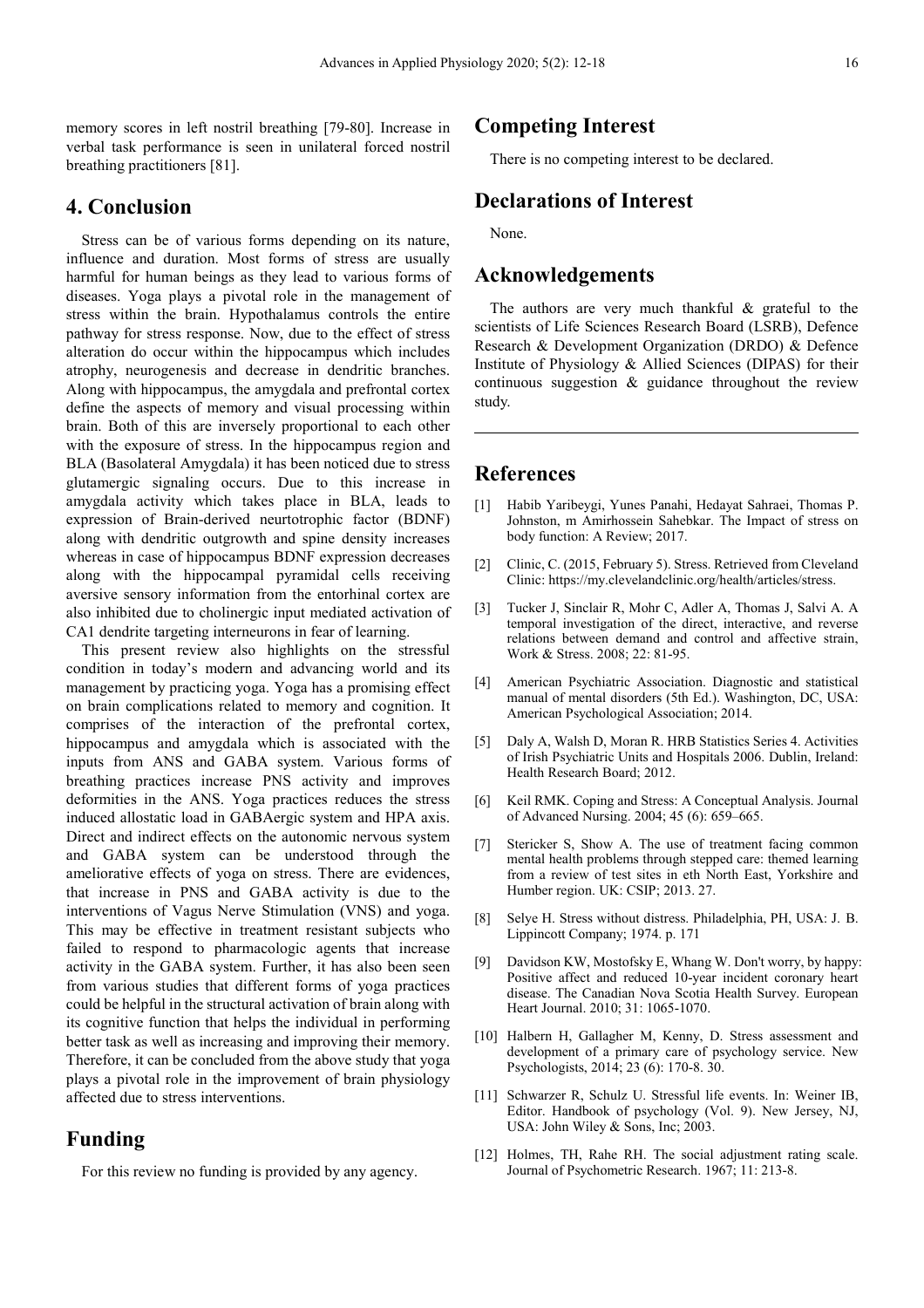- [13] Santorius N, Polansky B, Rutter CH, Holland D. Validity of two versions of the SRRS in the WHO study of mental illness. Medical Psychology. 2013; 34: 291–8. 33.
- [14] Schwarzer R. Stress, resources, and proactive coping. Applied Psychology: An International Journal. 2010; 50: 400-7. 34.
- [15] Briefenbergen AP, Nimitz JF, George IM. Effects of psychological stress and the workplace: A brief comment on Lazarus' outlook. In Perrewe PL, Editor. Handbook on job stress (3rd Ed.). International Journal of Society, Behaviour and Personality. 2008; 6 (7): 15-20. 35
- [16] Schacter DL, Gilbert DT. Wegner DM. Psychology (2nd Ed.). New York, NY, USA: Worth Publishers; 2011. 53.
- [17] Connor TM, Halloran DJ, Shanahan F. The stress response and the hypothalamic-pituitary-adrenal axis: From molecule to melancholia. QJM: monthly journal of the Association of Physicians. 2000; 95 (6): 323–333.
- [18] Arborelius L, Owens MJ, Plotsky PM, Nemeroff CB. J Endocrinol. 1999; 160: 1–12. [PubMed] [Google Scholar].
- [19] Melia KR, Duman RS. Proc Natl Acad Sci USA. 1991; 88: 8382–8386. [PMC free article] [PubMed] [Google Scholar].
- [20] Sousa N, Lukoyanov NV, Madeira MD, Almeida OFX, Paula-Barbosa MM. Neuroscience. 2000; 97: 253–266. [PubMed] [Google Scholar].
- [21] Luine V, Villages M, Martinex C, McEwen BS, Brain Res. 1994; 639: 167–170. [PubMed] [Google Scholar].
- [22] Uno H, Tarara R, Else JG, Suleman MA, Sapolsky RM. J Neurosci. 1989; 9: 1705–1711. [PMC free article] [PubMed] [Google Scholar].
- [23] Moghaddam B, Adams B, Verma A, Daly D. J Neurosci. 1997; 17: 2912–2127. [PMC free article] [PubMed] [Google Scholar].
- [24] Nibuya M, Morinobu S, Duman RS. J Neurosci. 1995; 15: 7539–7547. [PMC free article] [PubMed] [Google Scholar].
- [25] Duman RS, Heninger GR, Nestler EJ. Arch Gen Psychiatry. 1997; 54: 597–606. [PubMed] [Google Scholar].
- [26] McEwen BS. Stress and hippocampal plasticity. Ann Rev Neurosci. 1999; 22: 105-22.
- [27] Lupien SJ, Lepage M. Stress, memory, and the hippocampus: can't live with it, can't live without it. Behav Brain Res. 2001; 127: 137-58.
- [28] Woolley CS, Gould E, McEwen BS. Exposure to excess glucocorticoids alters dendritic morphology of adult hippocampal pyramidal neurons. Brain Res. 1990; 531:  $225 - 31$ .
- [29] Bremner JD. Does stress damage the brain? Biol Psychiatry. 1999; 45: 797-805.
- [30] Bliss TV, Lømo T. Long-lasting potentiation of synaptic transmission in the dentate area of the anaesthetized rabbit following stimulation of the perforant path. J Physiol. 1973; 232: 331-56.
- [31] LeDoux JL. Ann NY Acad Sci. 1993: 149–157. [PubMed] [Google Scholar].
- [32] Davis M. Annu Rev Neurosci. 1992; 15: 353–375. [PubMed] [Google Scholar].
- [33] Vyas A, Mitra R, Shankaranarayana Rao BS, Chattarji S. J Neurosci. 2002; 22: 6810–6818. [PMC free article] [PubMed] [Google Scholar].
- [34] Vyas A, Pillai AG, Chattarji S. Neuroscience. 2004; 128: 667– 673. [PubMed] [Google Scholar].
- [35] Vogt BA, Finch DM, Olson CR. Cereb Cortex. 1992; 2: 435– 443. [PubMed] [Google Scholar].
- [36] Devinsky O, Morrell MJ, Vogt BA. Brain. 1995; 118: 279–306. [PubMed] [Google Scholar].
- [37] Scholey A, Gibbs A, Neale C, Perry N, Ossoukhova A, Bilog V, et al. Anti-stress effects of lemon balm-containing foods. Nutrients. 2014; 6: 4805-21.
- [38] Cahill L, Gorski L, Le K (2003). Enhanced human memory consolidation with postlearning stress: interaction with thedegree of arousal at encoding. Learn Mem 10: 270–274.
- [39] Schwabe L, Wolf OT (2012). Stress modulates the engagement of multiple memory systems in classification learning. J Neurosci 32: 11042–11049.
- [40] Sandi C. Stress and cognition. Wiley Interdisciplinary Reviews: Cognitive Science. 2013; 4: 245-61.
- [41] Li S, Wang C, Wang W, Dong H, Hou P, Tang Y. Chronic mild stress impairs cognition in mice: from brain homeostasis to behavior. Life Sci. 2008; 82: 93442.
- [42] Song L, Che W, Min-Wei W, Murakami Y, Matsumoto K. Impairment of the spatial learning and memory induced by learned helplessness and chronic mild stress. Pharmacol Biochem Behav. 2006; 83: 186-93.
- [43] Solerte S, Cravello L, Ferrari E, Fioravanti M. Overproduction of IFN-γ and TNF-α from natural killer (NK) cells is associated with abnormal NK reactivity and cognitive derangement in Alzheimer's disease. Ann NY Acad Sci. 2000; 917: 331-40.
- [44] McEwen BS, Sapolsky RM. Stress and cognitive function. Curr Opin Neurobiol. 1995; 5: 205-16.
- [45] Gould E, Tanapat P. Stress and hippocampal neurogenesis. Biol Psychiatry. 1999; 46: 1472-9.
- [46] Maras PM, Baram TZ. Sculpting the hippocampus from within: Stress, spines, and CRH. Trends in Neurosciences. 2012; 35 (5): 315–24. 57.
- [47] McEwen BS, Morrison JH. The Brain on Stress: Vulnerability and Plasticity of the Prefrontal Cortex over the Life Course. Neuron. 2013; 79 (1): 16–29. 58.
- [48] Phelps EA. Human emotion and memory: interactions of the amygdala and hippocampal complex. Current Opinions in Neurobiology. 2004; 14: 198-202. 59.
- [49] McEwen BS. Brain on stress: How the social environment gets under the skin. Proceedings of the National Academy of Sciences. 2012; 109 (Suppl. 2): 17180–5.
- [50] Padival M, Quinette D, Rosenkranz JA (2013). Effects of repeated stress on excitatory drive of basal amygdala neurons in vivo. Neuropsychopharmacology 38: 1748–1762.
- [51] Mitra R, Jadhav S, McEwen BS, Vyas A, Chattarji S (2005). Stress duration modulates the spatiotemporal patterns of spine formation in the basolateral amygdala. Proc Natl Acad Sci USA 102: 9371–9376.